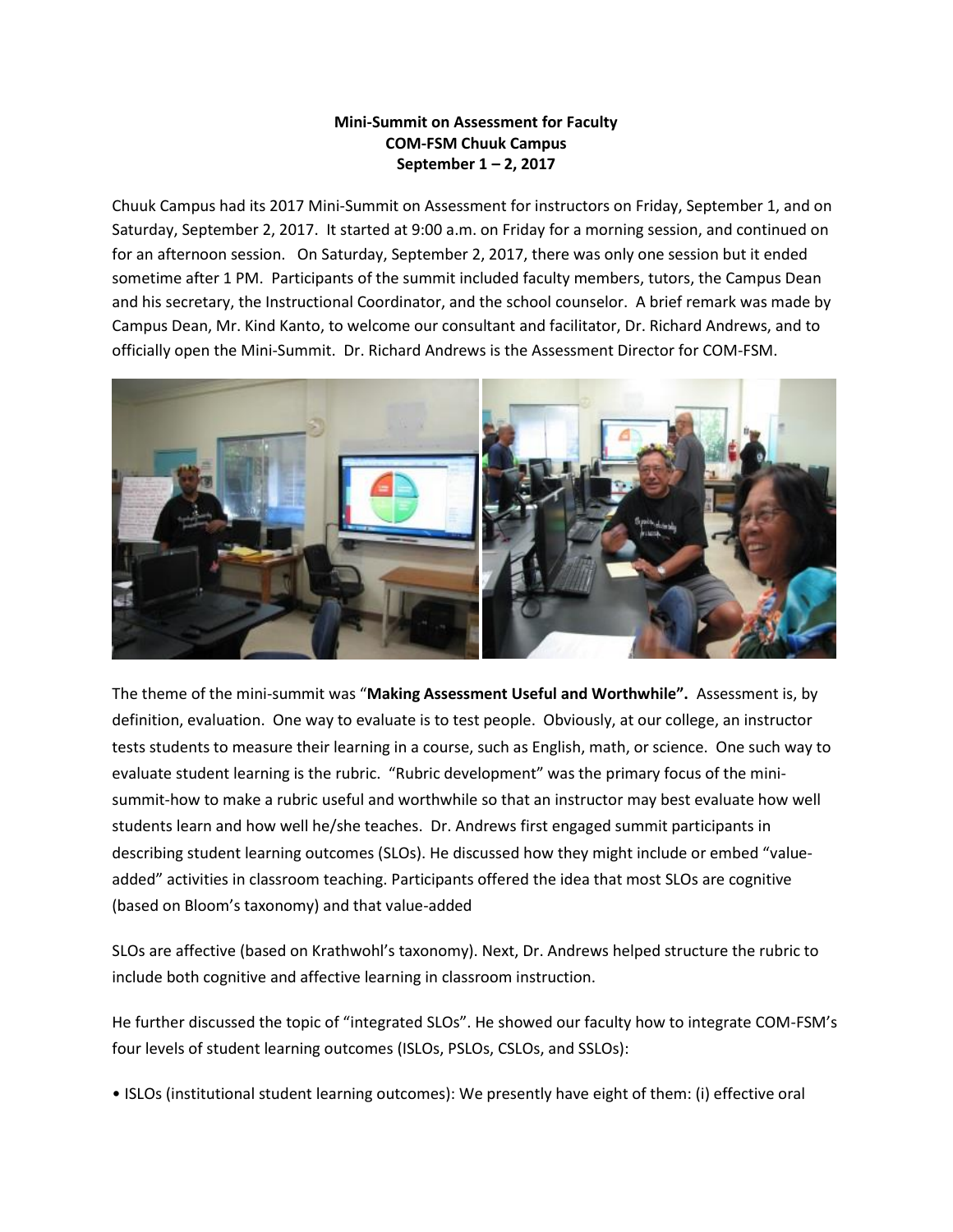communication, (ii) effective written communication), (iii) critical thinking, (iv) problem-solving, (v) intercultural know- ledge and competence, (vi) information literacy, (vii) foundations and skills for life-long learning, and (viii) quantitative reasoning. All Chuuk Campus students are expected to learn all eight before they graduate.

• PSLOs (program student learning outcomes): COM-FSM has more than 35 academic programs, of which Chuuk Campus has six: (i) A.A. degree in Teacher Preparation, and (ii) five certificate pro- grams in Third-Year Teacher Education, Bookkeeping, Secretarial Science, Pre-Nursing Assistant, and Basic Public Health). Each program has its own set of SLOs.



• CSLOs (course student learning outcomes): Each course has its own general SLOs. So, each student enrolled in a particular course has to achieve those general objectives.

• SSLOs (specific student learning outcomes): Each CSLO has a set of specific SLOs. Again, each student in a course must show learning not only of each CSLO but also of each SSLO.

Dr. Andrews commented, "*Please allow me to extend my thanks to everyone at Chuuk Campus for the wonderful, collaborative, and collegial sessions*." Then, to end the mini-summit on Saturday, he did something extraordinary. He was handed a guitar and was asked to sing a song. Dr. Andrews played the guitar and sang "My Micronesian Girl". He may be an assessment expert, to be sure, but he is also a versatile musician. Thanx, Dr. Andrews.